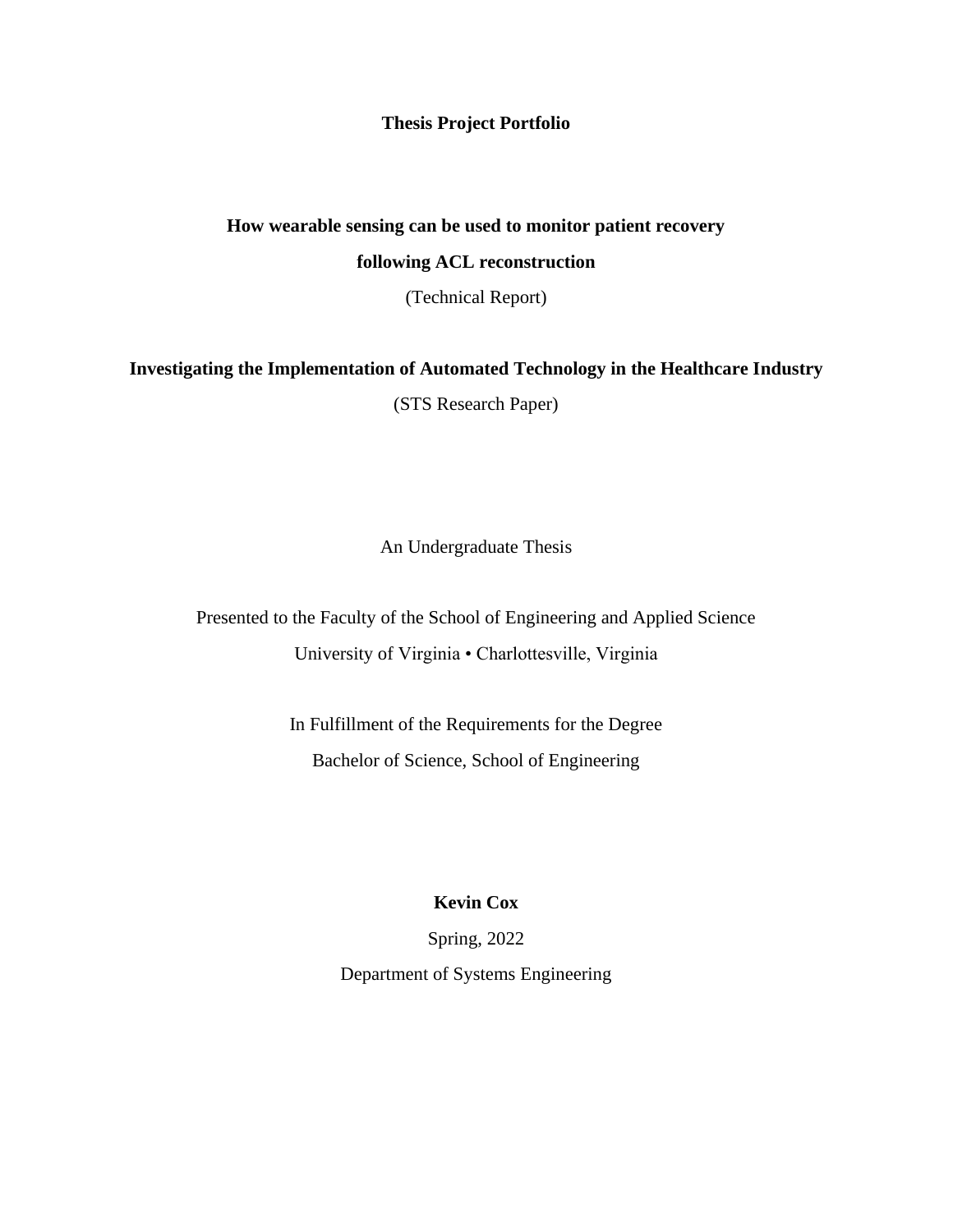## **Table of Contents**

Sociotechnical Synthesis

How wearable sensing can be used to monitor patient recovery following ACL reconstruction

Investigating the Implementation of Automated Technology in the Healthcare Industry

Prospectus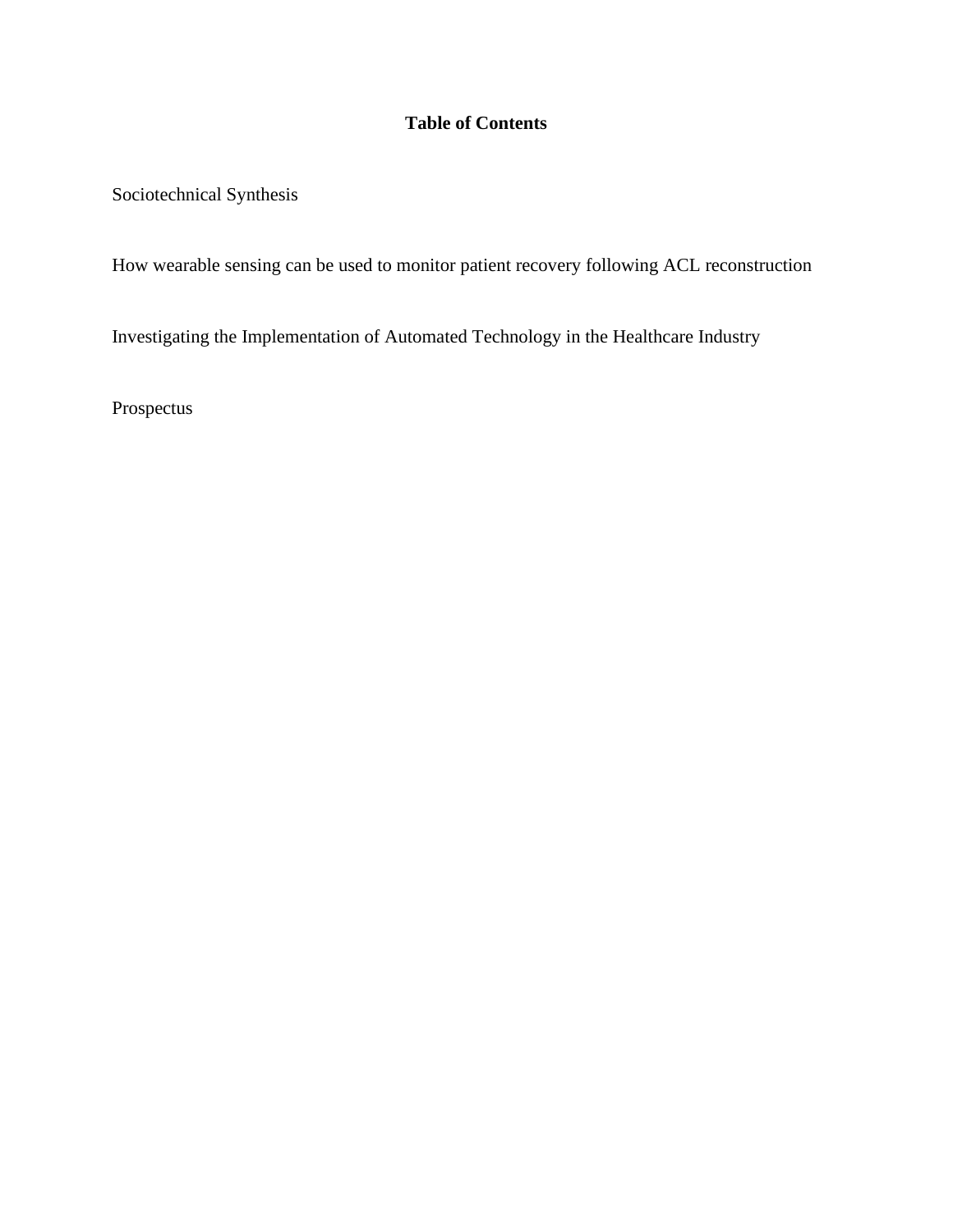#### **Sociotechnical Synthesis**

The work completed in this technical project focused on mitigating the widespread risk of reinjury to the anterior cruciate ligament (ACL) following surgery and rehabilitation for a previous injury. In its current state, ACL rehabilitation patients work with physicians to complete supervised activities gradually increasing in rigor until they are deemed ready to resume highimpact sports again. However, this process can be subjective, relying on human judgement to determine the progress made by patients, and each case is unique to the patient and nature of the injury. An improper or incomplete rehabilitation increases the risk of reinjury. As a potential improvement to the current rehabilitation process, this technical project utilized wearable sensors that collected surface electromyography (sEMG) and accelerometer data of patients while completing routine rehabilitation exercises. This data was collected on two groups: patients who had ACL surgery 4-8 months prior and a control group of healthy participants. From the data collected, features were extracted to determine the primary differences between healthy participants and those who had torn their ACL. A predictive machine learning model was then constructed using these features with the goal of determining the success of a patient's rehabilitation.

While a successful utilization of automation in the healthcare industry such as this may lead to better healthcare for patients, it can also lead to disruptions in the current social environment of the healthcare industry. With the increasing implementation of automated technology, the roles of healthcare workers and norms of the healthcare industry must adapt. This implication of interactions between new automated technologies such as wearable sensors and the current roles of healthcare works was analyzed using the *Interactive Sociotechnical Analysis* framework, specifically focusing on the interactions between four groups: new